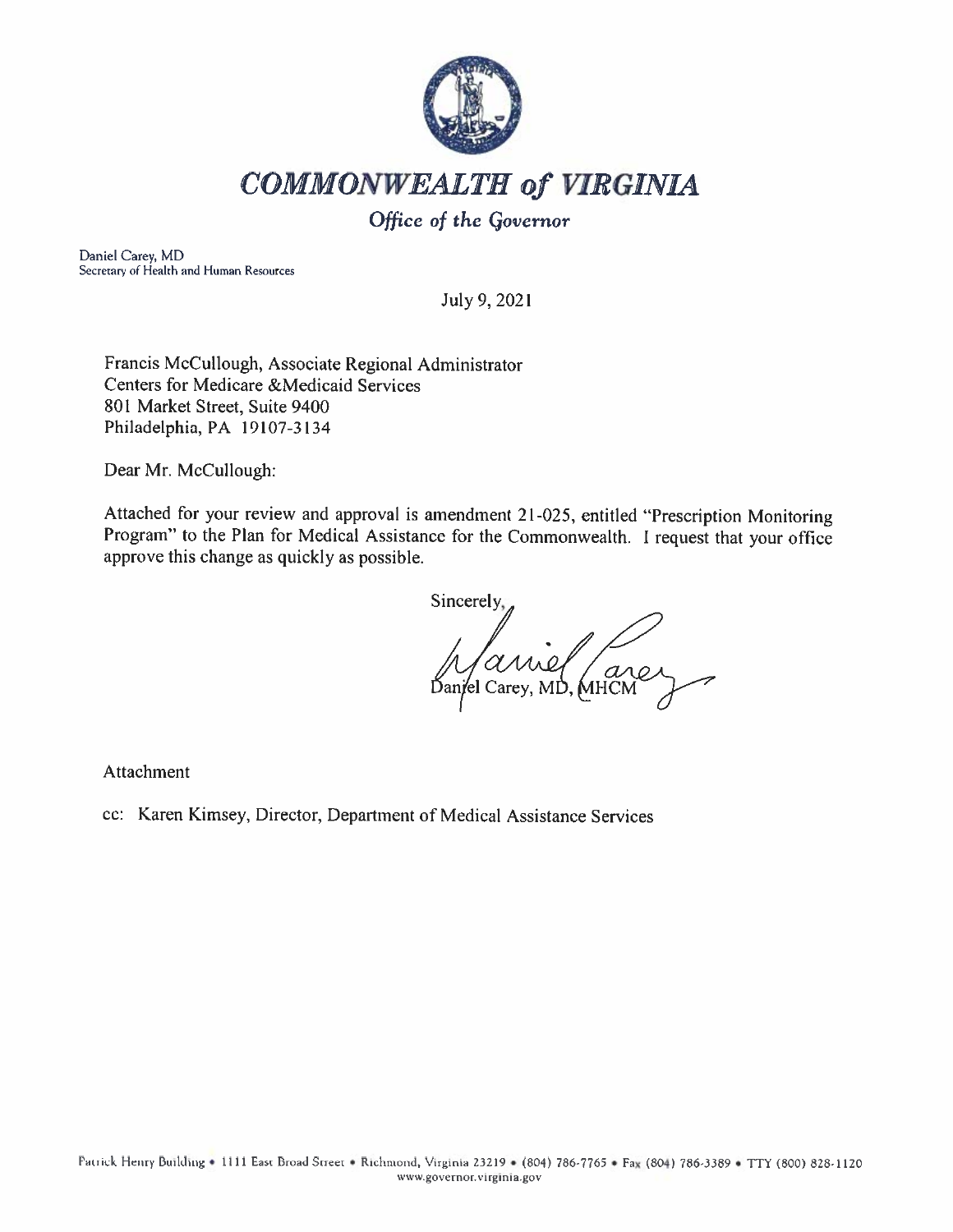## Transmittal Summary

SPA 21-025

## I. IDENTIFICATION INFORMATION

Title of Amendment: Prescription Monitoring Program

II. SYNOPSIS

Basis and Authority: The Code of Virginia (1950) as amended, § 32.1-325, grants to the Board of Medical Assistance Services the authority to administer and amend the Plan for Medical Assistance. The Code of Virginia (1950) as amended, § 32.1-324, authorizes the Director of the Department of Medical Assistance Services (DMAS) to administer and amend the Plan for Medical Assistance according to the Board's requirements.

These changes are required by the 2020 Appropriations Act, Item 313.III(2).

Purpose: DMAS is requesting changes to the *Amount, Duration, and Scope of Medical and Remedial Care and Services Provided to the Categorically Needy and Medically Needy* section. In accordance with Section 5042 of the Support Act, DMAS seeks to require that all prescribers check the Prescription Monitoring Program at the Virginia Department of Health Professions prior to prescribing any Schedule II controlled substance.

Substance and Analysis: Section 5042 of the Support Act mandates, as a condition for federal funding, that reporting requirements concerning prescriptions for potentially addictive drugs be met. Funding eligibility stipulates that DMAS require all prescribers to consult the Prescription Monitoring Program before starting treatment with any Schedule II controlled substance.

Impact: None

Prior Public Notice: Not applicable.

Public Comments and Agency Analysis: Not applicable.

Tribal Notice: See Attachment A1.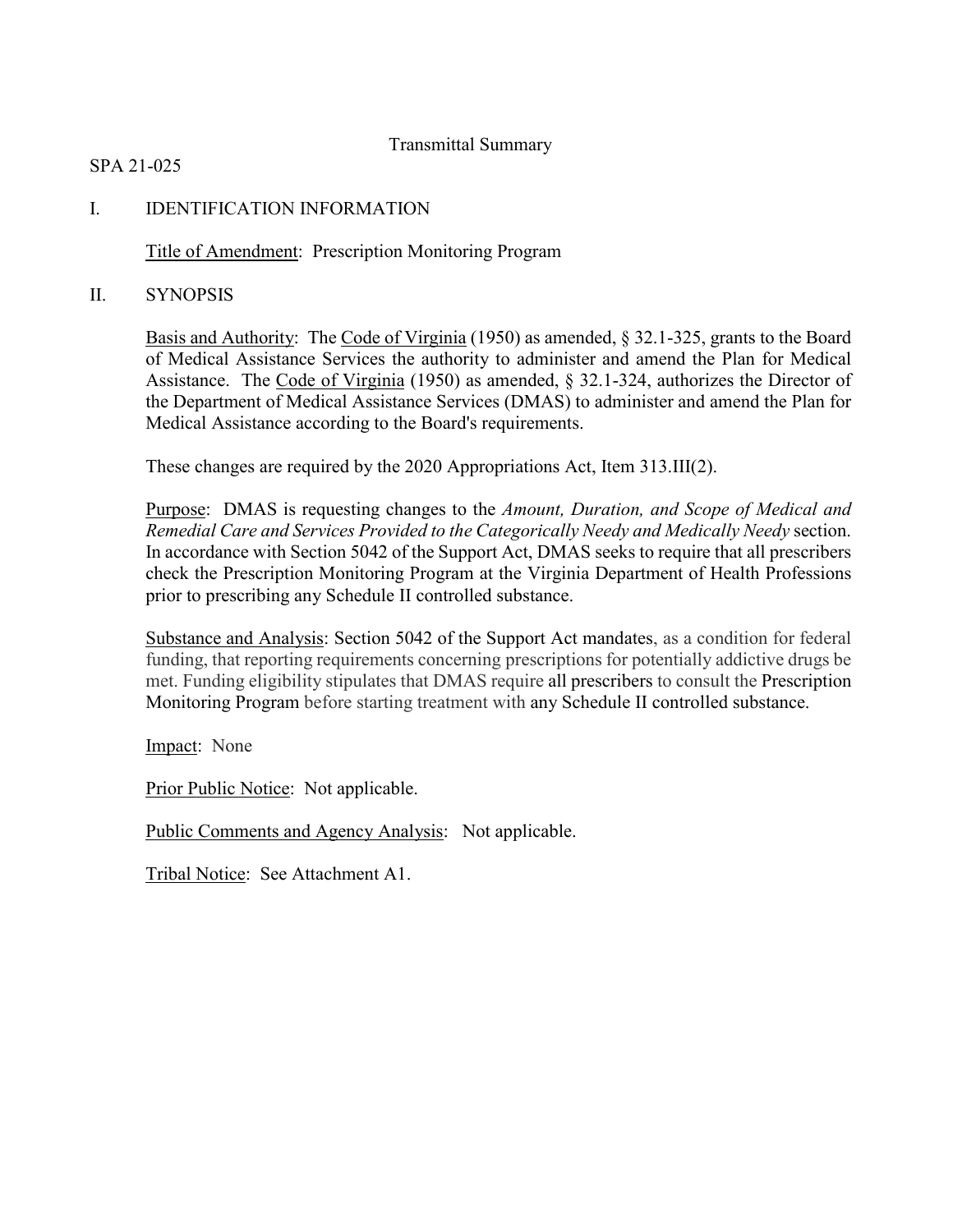Attachment A1



COMMONWEALTH of VIRGINIA

KAREN KIMSEY *Department of Medical Assistance Services* SUITE 1300

600 EAST BROAD STREET RICHMOND, VA 23219 804/786-7933 800/343-0634 (TDD) [www.dmas.virginia.gov](http://www.dmas.virginia.gov/)

June 23, 2021

SUBJECT: Notice of Opportunity for Tribal Comment: – State Plan Amendments related to:

• Prescription Monitoring Program

Dear Tribal Leader and Indian Health Programs:

This letter is to notify you that the Department of Medical Assistance Services (DMAS) is planning to amend the Virginia State Plan for Medical Assistance with the Centers for Medicare and Medicaid Services (CMS). Specifically, DMAS is providing you notice about a State Plan Amendment (SPA) that the Agency will file with the CMS entitled *Prescription Monitoring Program*.

• Prescription Monitoring Program: This SPA will allow the Virginia Medicaid program, in accordance with Section 5042 of the Support Act, to require all non-physician prescribers to check the Prescription Monitoring Program at the Virginia Department of Health Professions prior to prescribing any Schedule II controlled substance. Section 5042 of the Support Act mandates, as a condition for federal funding, that reporting requirements concerning prescriptions for potentially addictive drugs be met.

Please contact us if you would like to see the text changes or documents associated with this SPA.

The tribal comment period for this SPA is open through July 23, 2021. You may submit your comments directly to Jimeequa Williams, DMAS Policy Division, by phone (804) 225-3508, or via email: [Jimeequa.Williams@dmas.virginia.gov.](mailto:Jimeequa.Williams@dmas.virginia.gov) Finally, if you prefer regular mail, you may send your comments or questions to: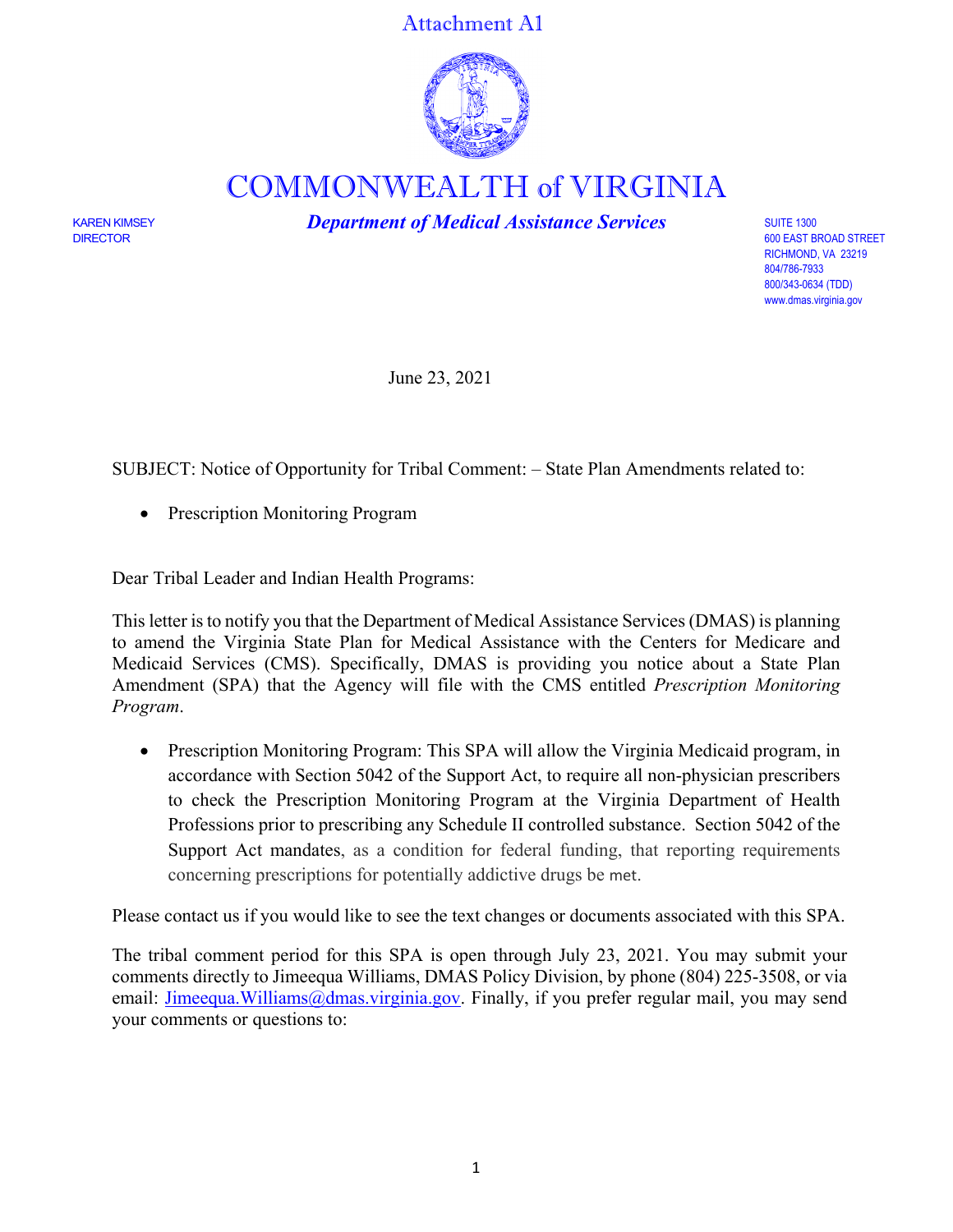Virginia Department of Medical Assistance Services Attn: Jimeequa Williams 600 East Broad Street Richmond, VA 23219

Please forward this information to any interested party.

Sincerely,<br>Karen Kimsey

Karen Kimsey, Director Va. Department of Medical Assistance Services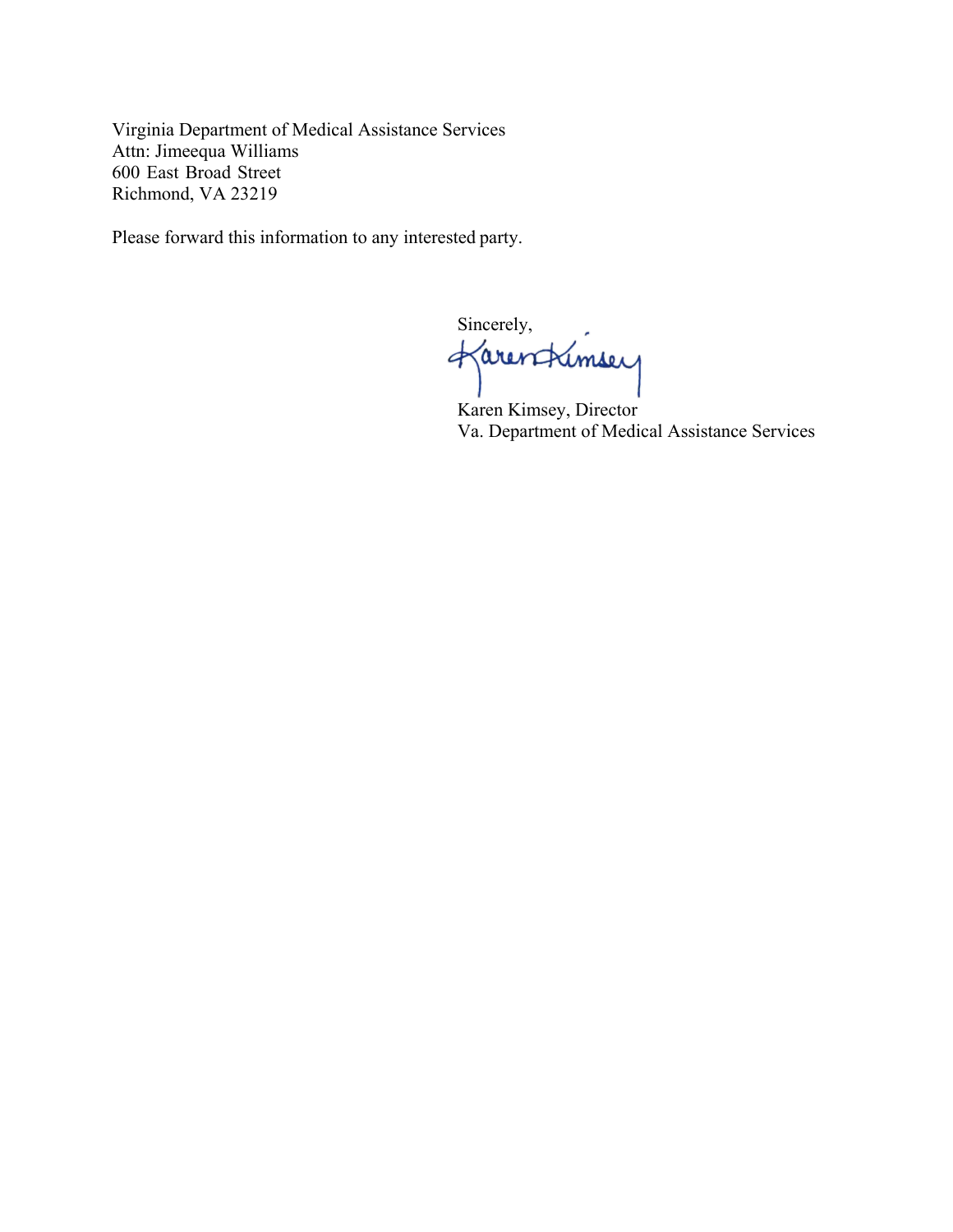| <b>TRANSMITTAL AND NOTICE OF APPROVAL OF</b><br><b>STATE PLAN MATERIAL</b><br><b>FOR: CENTERS FOR MEDICARE &amp; MEDICAID SERVICES</b>                                | 2. STATE<br><b>1. TRANSMITTAL NUMBER</b><br>5<br> 2 <br>2<br>11<br>n<br>Virginia<br>3. PROGRAM IDENTIFICATION: TITLE XIX OF THE SOCIAL<br>SECURITY ACT (MEDICAID) |
|-----------------------------------------------------------------------------------------------------------------------------------------------------------------------|-------------------------------------------------------------------------------------------------------------------------------------------------------------------|
| TO: REGIONAL ADMINISTRATOR<br>CENTERS FOR MEDICARE & MEDICAID SERVICES<br>DEPARTMENT OF HEALTH AND HUMAN SERVICES                                                     | 4. PROPOSED EFFECTIVE DATE<br>10/01/2021                                                                                                                          |
| 5. TYPE OF PLAN MATERIAL (Check One)                                                                                                                                  |                                                                                                                                                                   |
| $\Box$ NEW STATE PLAN<br>AMENDMENT TO BE CONSIDERED ASNEW PLAN<br><b>X</b> AMENDMENT                                                                                  |                                                                                                                                                                   |
| COMPLETE BLOCKS 6 THRU 10 IF THIS IS AN AMENDMENT (Separate transmittal for each amendment)                                                                           |                                                                                                                                                                   |
| 6. FEDERAL STATUTE/REGULATION CITATION                                                                                                                                | 7. FEDERAL BUDGET IMPACT<br>$\sqrt{0}$<br>a. FFY 2021                                                                                                             |
| 42 CFR Part 440.60                                                                                                                                                    | $\sqrt{0}$<br>b. FFY 2022                                                                                                                                         |
| 8. PAGE NUMBER OF THE PLAN SECTION OR ATTACHMENT                                                                                                                      | 9. PAGE NUMBER OF THE SUPERSEDED PLAN SECTION                                                                                                                     |
| Attachment 3.1-A&B, Supplement 1,<br>pages 9.3, 10                                                                                                                    | OR ATTACHMENT (If Applicable)<br>Same as Box #8                                                                                                                   |
| 10. SUBJECT OF AMENDMENT                                                                                                                                              |                                                                                                                                                                   |
| <b>Prescription Monitoring Program</b>                                                                                                                                |                                                                                                                                                                   |
| 11. GOVERNOR'S REVIEW (Check One)<br>GOVERNOR'S OFFICE REPORTED NO COMMENT<br>COMMENTS OF GOVERNOR'S OFFICE ENCLOSED<br>NO REPLY RECEIVED WITHIN 45 DAYS OF SUBMITTAL | OTHER, AS SPECIFIED<br>$\mathbb{M}$<br>Secretary of Health and Human Resources                                                                                    |
| 16. RETURN TO<br>12. SIGNATURE OF STATE AGENCY OFFICIAL                                                                                                               |                                                                                                                                                                   |
| amser<br>13. TYPED NAME<br>Karer Kimsey<br>14. TITLE<br><b>Director</b><br><b>15. DATE SUBMITTED</b><br>6/22/2021                                                     | Dept. of Medical Assistance Services<br>600 East Broad Street, #1300<br>Richmond VA 23219<br>Attn: Regulatory Coordinator                                         |
| FOR REGIONAL OFFICE USE ONLY                                                                                                                                          |                                                                                                                                                                   |
| 17. DATE RECEIVED                                                                                                                                                     | 18. DATE APPROVED                                                                                                                                                 |
| <b>PLAN APPROVED - ONE COPY ATTACHED</b>                                                                                                                              |                                                                                                                                                                   |
| 19. EFFECTIVE DATE OF APPROVED MATERIAL                                                                                                                               | 20. SIGNATURE OF REGIONAL OFFICIAL                                                                                                                                |
| 21. TYPED NAME                                                                                                                                                        | 22. TITLE                                                                                                                                                         |
| 23. REMARKS                                                                                                                                                           |                                                                                                                                                                   |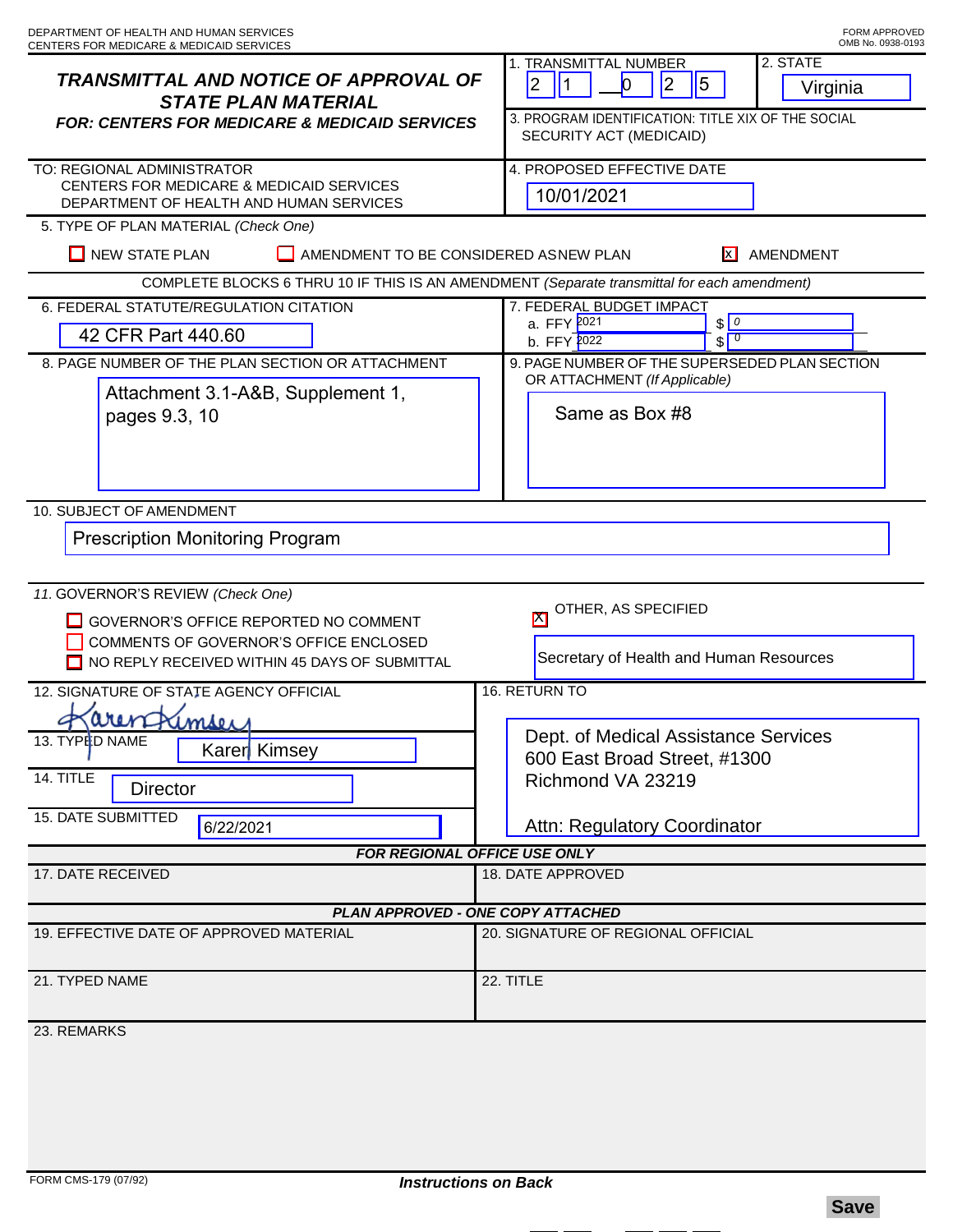## **STATE PLAN UNDER TITLE XIX OF THE SOCIAL SECURITY ACT** State of VIRGINIA

#### AMOUNT, DURATION, AND SCOPE OF MEDICAL AND REMEDIAL CARE AND SERVICES PROVIDED TO THE CATEGORICALLY NEEDY and MEDICALLY NEEDY

## THIS PAGE IS INTENTIONALLY LEFT BLANK

In accordance with Section 5042 of the Support Act, all physicians shall check the Prescription Monitoring Program at the Virginia Department of Health Professions prior to prescribing any Schedule II controlled substance.